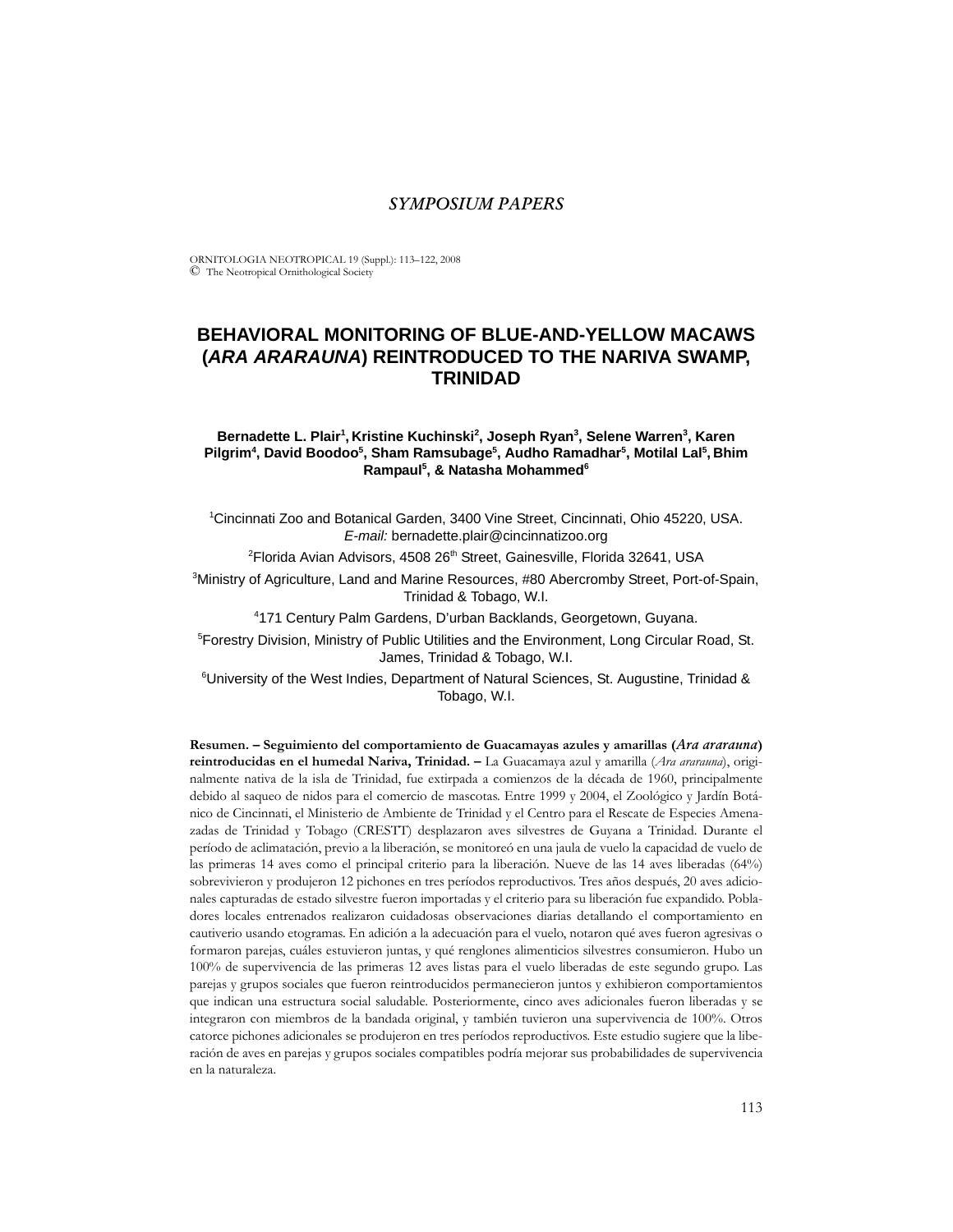**Abstract. –** The Blue-and-yellow Macaw (*Ara ararauna*), once native to the island of Trinidad, was extirpated in the early 1960's, primarily due to nest poaching for the pet trade. Between 1999 and 2004, the Cincinnati Zoo and Botanical Garden, Trinidad's Ministry of Environment and the Centre for the Rescue of Endangered Species of Trinidad and Tobago (CRESTT) translocated wild-caught birds from Guyana to Trinidad. During acclimation in a pre-release flight cage, the flight-readiness of the first 14 birds was monitored as the main criterion for release. Nine of the 14 birds released (64%) survived and produced 12 chicks in three nesting seasons. Three years later 20 additional wild-caught birds were imported and the criterion for their release was expanded. Trained villagers spent time each day carefully detailing the behavior of the macaws using an ethogram. In addition to flight-readiness, they noted which birds were aggressive or formed bonded pairs, which other birds stayed together and what native foods they ate. There was 100% survival of the first 12 flight-ready birds released from the second flock. Bonded pairs and social groups that were released stayed together, and exhibited behaviors indicating healthy social structure. When five additional birds were released, they integrated with members of the original flock, and also had 100% survival. Fourteen additional chicks were produced in three more nesting seasons. This study suggests that releasing birds in pairs and socially compatible groups might enhance their chances of survival in the wild. *Accepted 28 November 2007.*

**Key words:** Behavior, bonded pairs, social groups, survival, reintroduction, *Ara ararauna*, Blue-and-yellow Macaw, Trinidad.

# INTRODUCTION

Reintroduction and supplementation have developed as important conservation techniques for the management of threatened species over the past twenty years (Olney *et al.* 1994, Serena 1994). Parrots are of particular interest in the application of these techniques because trade has built up significant captive populations even as the wild populations decline. Releasing captive-reared individuals to supplement existing populations or to reintroduce new populations has become a key component of many endangered species recovery efforts (Snyder *et al.* 1994, Sanz & Grajal 1998, Brightsmith *et al.* 2005). Since ways to maximize and maintain post-release survival are constantly being evaluated, behavioral monitoring during pre-release acclimation may be another important tool in determining suitable release candidates, and increasing post-release survival and breeding success in the wild.

The Blue-and-yellow Macaw (*Ara ararauna*) is found in eastern Panama, Guyana, western Colombia, western Ecuador and most other areas of the Amazon Basin (Juniper &

Parr 1998). Collar (1997) lists the species as apparently extinct in Trinidad and extinct in many areas in Ecuador, Colombia and Brazil. Extirpation of the species in Trinidad was primarily due to nest poaching of the chicks for the pet trade. In 1999, the Cincinnati Zoo & Botanical Garden along with the Trinidad & Tobago's Forestry Division Wildlife Section agreed to initiate a reintroduction project.

Strategies used for the release of wild and captive raised parrots include separating bonded pairs and releasing their mates (Clubb & Clubb 1992, Wille 1992), releasing bonded pairs**,** releasing small groups of captive-bred birds (Collazo *et al.* 2003, Brightsmith *et al.* 2005, White *et al.* 2005), and hand-rearing and releasing eggs or young taken from wild nests (Nycander *et al.* 1995). Survival and reproductive rates of birds from these releases had varying degrees of success. Although several factors contributed to the overall results of these efforts, the trend suggests that social groupings prior to release may play an important role in the birds' survival and adaptation to their new habitat. This study reports on the survival and reproduction of two groups of Blue-and-yellow Macaws released on the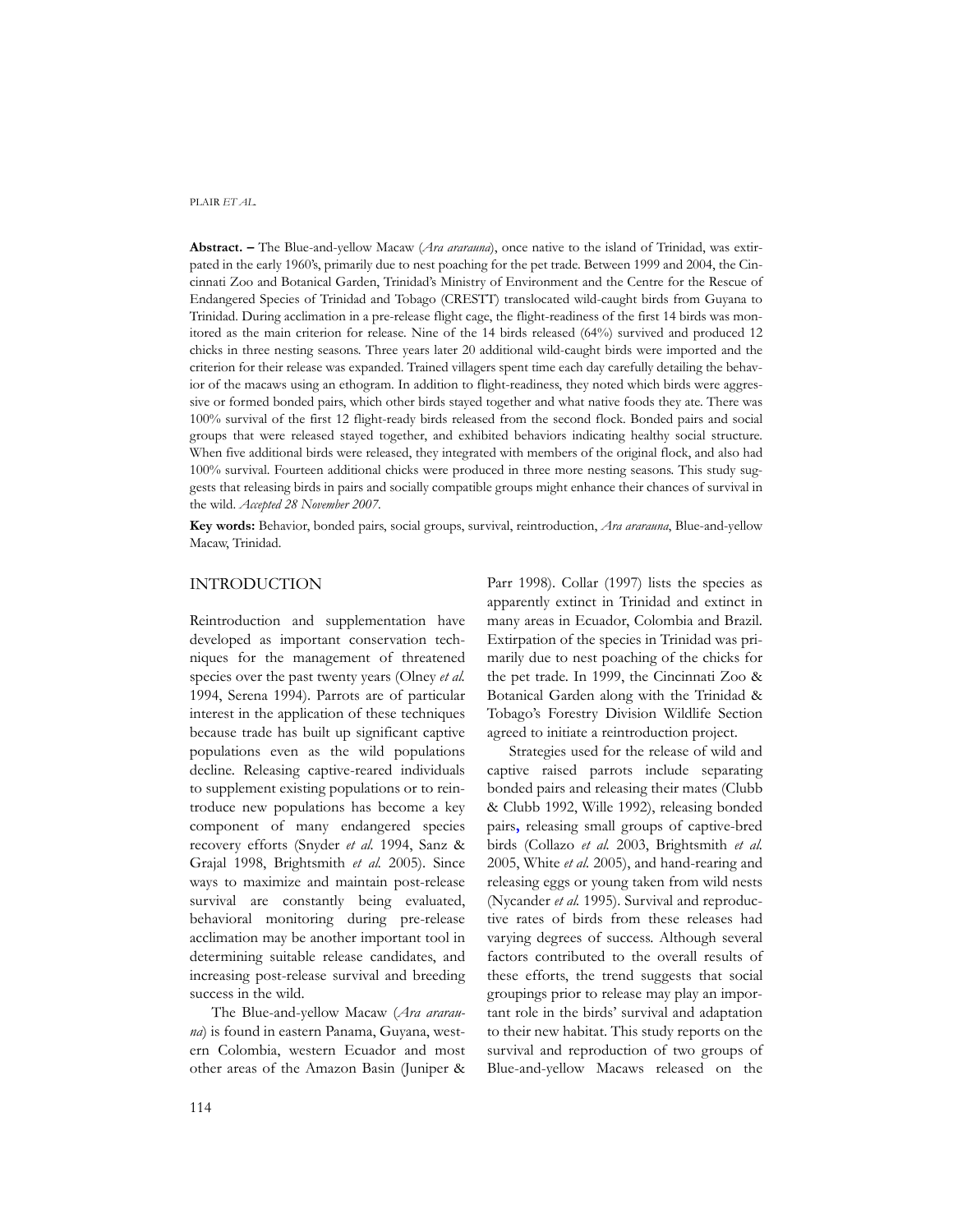#### BLUE-AND-YELLOW MACAW BEHAVIORAL MONITORING



FIG. 1. Sightings of Blue-and-yellow Macaws released on the island of Trinidad. The Nariva swamp on the eastern side of the island is where the birds were released, and this swamp represents the entire historic range of the species on Trinidad.

island of Trinidad. It also analyzes the potential roles of opportunistic and systematic behavioral monitoring of social interactions during pre-release acclimation and its effect on survival, adaptation and breeding success of the birds released in the wild.

# METHODS

The 6234 ha Nariva Swamp (10° 23' N 61°04' W; Fig. 1) is a permanent brackish lagoon on the eastern coast of Trinidad with an extensive complex of freshwater swamp forests, permanent herbaceous swamp and mangrove forest, separated from the Atlantic Ocean by two parallel sandbars and a large area of seasonally flooded marshes (elevation 0–10 m a.s.l.). The swamp became a protected wetland under the Ramsar Convention in 1993, and

the 1544 ha Bush Bush Wildlife Sanctuary, established in 1968 (Bacon & ffrench 1972), remains a protected area under the Forest Act of Trinidad and Tobago requiring Government permits for visitor entry, fishing and hunting.

The palm swamp forest has an open canopy of royal palms (*Roystonea oleracea*), with a density of 380 trees per ha, up to 26-m tall and over 10 cm in diameter at breast height (dbh). Royal palms comprised 56% of individuals with peak ripe fruit availability from August to November during the rainy season (Bonadie 1998). Moriche palms (*Mauritia sertigera*), with a density of 344 trees per ha, up to 22-m tall and  $=10$  cm in dbh, contributed 43% of individuals with peak ripe fruit availability from September to May. Both palms are a very important source of food and nest-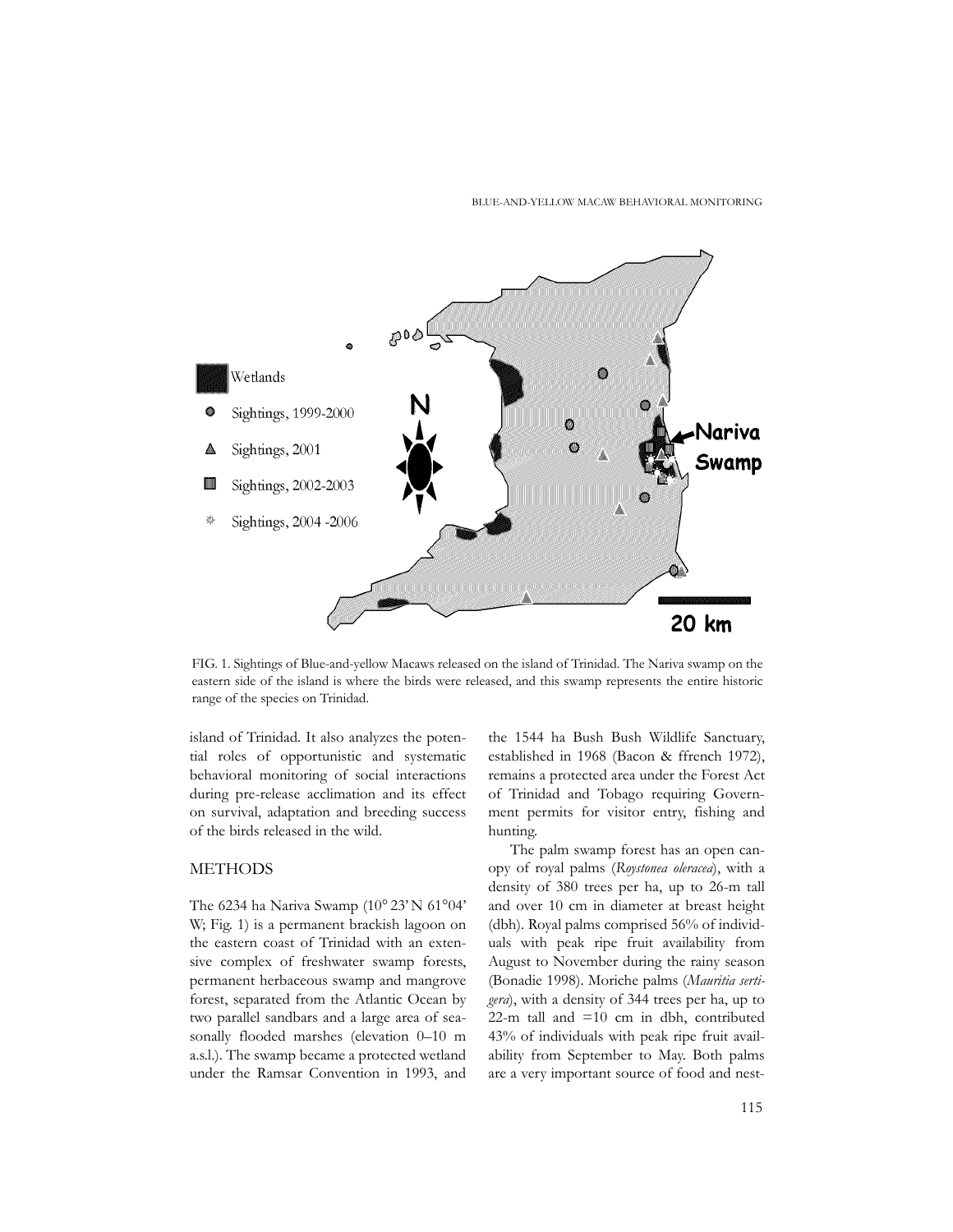ing sites for parrots and macaws in the Nariva Swamp (Bonadie & Bacon 2000). Three psittacine species still occupy the Nariva Swamp, the Red-bellied Macaw (*Ara manilata*), the Orange-winged Parrot (*Amazona amazonica*), and the Green-rumped Parrotlets (*Forpus passerinus*) (Bonadie & Bacon 2000).

Aerial and ground surveys conducted in the Nariva Swamp by the first author and Trinidad Forestry officers in 1999 and 2003 determined that there were suitable food sources and potential nesting sites to support a population of Blue-and-yellow Macaws. In October 1999, 18 wild-caught Blue-and-yellow Macaws were legally imported from Guyana to Trinidad. The birds were trapped by licensed dealers in Guyana in August 1999. Laparoscopic sexing was used to identify nine males and nine females between 1 and 4 years of age for reintroduction to Trinidad. Transponder chips inserted into the chest muscles of each bird provided a method of permanent identification while a small band around the right or left leg identified males from females.

Following guidelines established by the Trinidad and Tobago government, the birds were quarantined in Guyana for a period of at least 28 days, under veterinary supervision. They were certified free of endoparasites and ectoparasites prior to importation into Trinidad and tested negative for psittacosis/ornithosis, avian influenza, and Newcastle's disease. To reduce the stress of relocation, the birds were fed a high carbohydrate diet, supplemented with sunflower seeds and vitamins. Upon entry into Trinidad, the birds were further quarantined at the government's Wildlife Section for 21 days.

The macaws to be released were acclimated for 4 weeks from November to December 1999 in a 5.5 m x 7.3 m x 6.4 m pre-release flight cage in the protected Bush Bush Wildlife Sanctuary where they were to be released. During this period, their diet consisted of commercial dog chow supplemented with natural fruits and seeds found in the Nariva Swamp e.g., *M. sertigera*, *R. oleracea*, *Hura crepitans* (Euphorbiaceae), *Sterculia caribaea* (Sterculiaceae), *Spondias mombin* (Anacardiaceae), *Rollinia exsucca* (Annonaceae), *Maximiliana elegans* (Palmae) and *Manilkara bidentata* (Sapotacea)*.* Trained villagers from a nearby community fed and observed the birds for flight capability during the pre-release phase. There was minimal human contact outside of feeding the birds. Three days prior to release, some pair bonding was observed by Cincinnati Zoo personnel but no systematic behavioral data were collected on the birds during the acclimation period.

Government veterinarians performed health assessments on the macaws for overall fitness and birds were selected for release based on the re-growth of their primary feathers and their flight capability. The number of birds released reported by Oehler *et al.* 2001 differs slightly from the account reported here but both refer to the same reintroduction. BLP was present and recorded the data on the birds that were released in December 1999 and January 2000. The macaws were released as follows: four males on 15 December 1999, three males and five females on 13 January 2000, and one male and one female on 15 March 2000. One of five males selected for release on 15 December 1999 did not leave the release site and was returned to the flight cage on the same day. This bird was later released in March 2000. Four of the18 birds did not re-grow their primary feathers and were never released. Supplemental food was made available to the released birds for one week following their release. Trained villagers monitored the survival, flight patterns, feeding and nesting behavior of the released birds 3 to 4 days per week, from January to June each year from 2001 to 2003.

In September 2003, a second group of 20 wild-caught macaws (12 females and 8 males)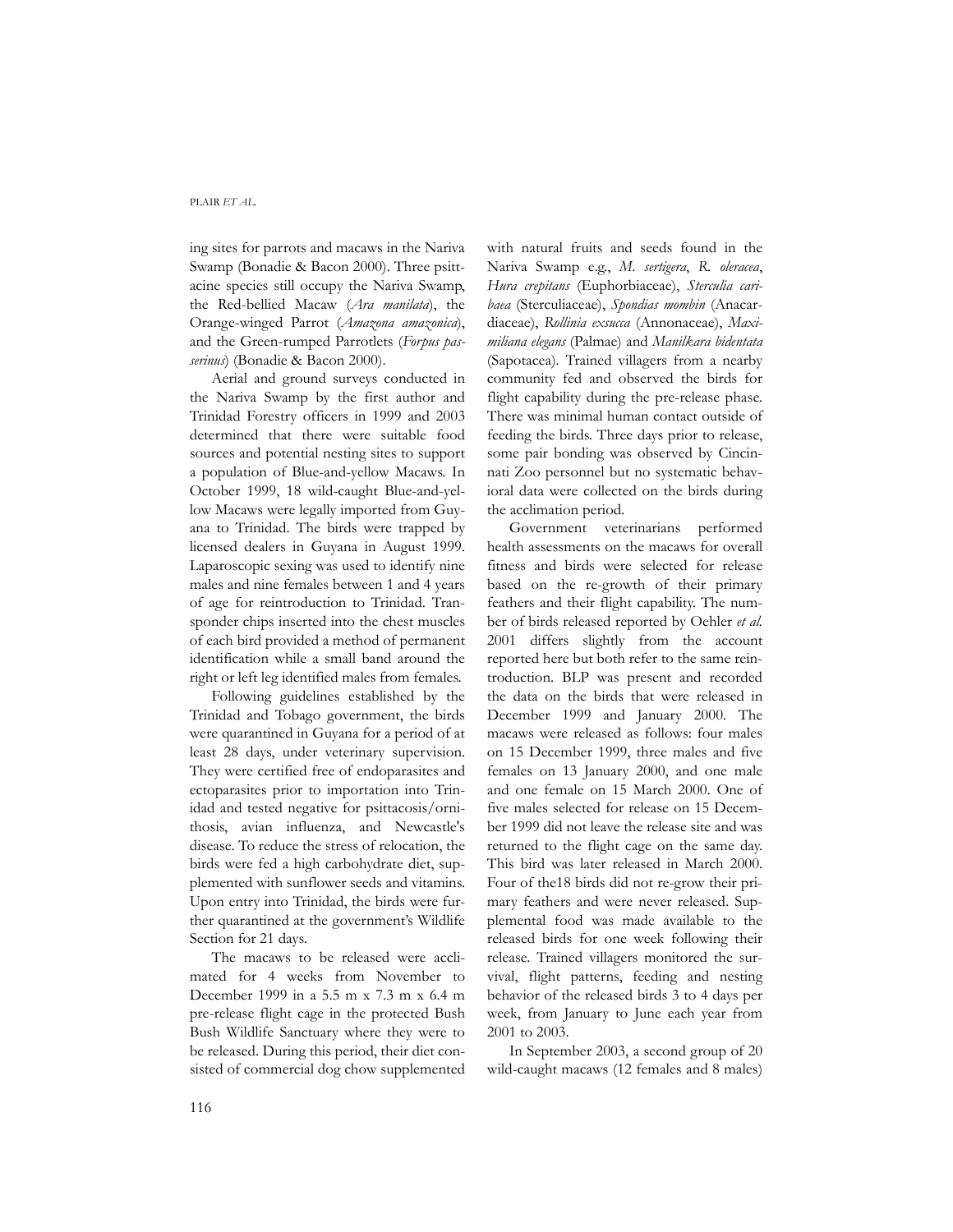sexed via laparoscopy was imported from Guyana. The group consisted of four mature females (> 3 years old), four adolescent females (2 years old), four immature females (1 year old), two mature males, one adolescent male and five immature males. Following the same guidelines established by the Trinidad Government in 1999, the birds were quarantined and tested prior to their importation to Trinidad. Upon entry into Trinidad in September 2003, the birds were transferred directly to the release site in Bush Bush Wildlife Sanctuary and acclimated for 3 months in a large 18.3 m x 8.5 m x 6.1 m pre-release flight cage. Cage dimensions were increased from the original flight cage to provide the birds more space to strengthen their flight muscles and to develop social interactions. The birds were fed diets of natural fruits and seeds from the surrounding area, as well as sunflower seeds and seasonal local beans and fruit. A protein enriched plumage enhancer, Nekton Bio (Nekton Products, Germany), was added to their diet to facilitate re-growth of the cut primary feathers.

Prior to the release of this second group, the social behavior of the birds was documented in contrast to the first group of birds released in 1999-2000. The birds were observed for one hour each morning and afternoon, weather permitting. Specified behaviors were recorded based on instantaneous scans of the whole group of birds every 5 min during each 1-h observation period. Behaviors recorded included self-preening, allo-preening, aggressive pecking at another bird, sitting on a perch alone, sitting on a perch as a pair, sitting on a perch as a group, flying from one end of the cage to the other, flying to another perch, biting the perch, eating sunflower seeds, eating native foods, drinking and vocalizing.

In December 2003, three bonded pairs and a group of three birds including two females and a male were chosen for release. In

addition, three individual females that showed no particular affinity to each other but integrated well with the group were selected for release. All showed strong flight capability and had re-grown their primary feathers. Of the remaining eight birds, three had re-grown their primary feathers but these birds displayed aggressive tendencies towards some of the birds chosen for release and they were not released with the group of twelve. Supplemental food was provided for 3 days following the release. The birds were released in December when both *Roystonea* and *Mauritia* palm fruit were available.

Following the December 2003 release, data on the eight birds remaining in captivity were not collected daily. The birds were observed weekly for additional pair bonding, socialization and flight readiness. In June 2004, two male and three female macaws were released. There was no pair bonding or serious aggression among these five birds. Of the three birds not released, one male died due to an infected wing follicle and the remaining pair of birds had poor re-growth of their primary feathers.

### RESULTS

There was 50% survival of the four male macaws released in December 1999. For 2 days after the release, the 4 males were observed at the flight cage eating the supplemental food. Up to one week later, vocalizations of the released birds were heard in the area of the flight cage but they did not return to the cage or the supplemental food. Five days later, two males were observed actively foraging in an area 13 to 14 km from the release site. Less than 3 weeks later, two males were spotted in the southwestern region of the Nariva Swamp, about 9 km from the release site. The other two males were not seen or heard anymore.

There was 100% survival of the eight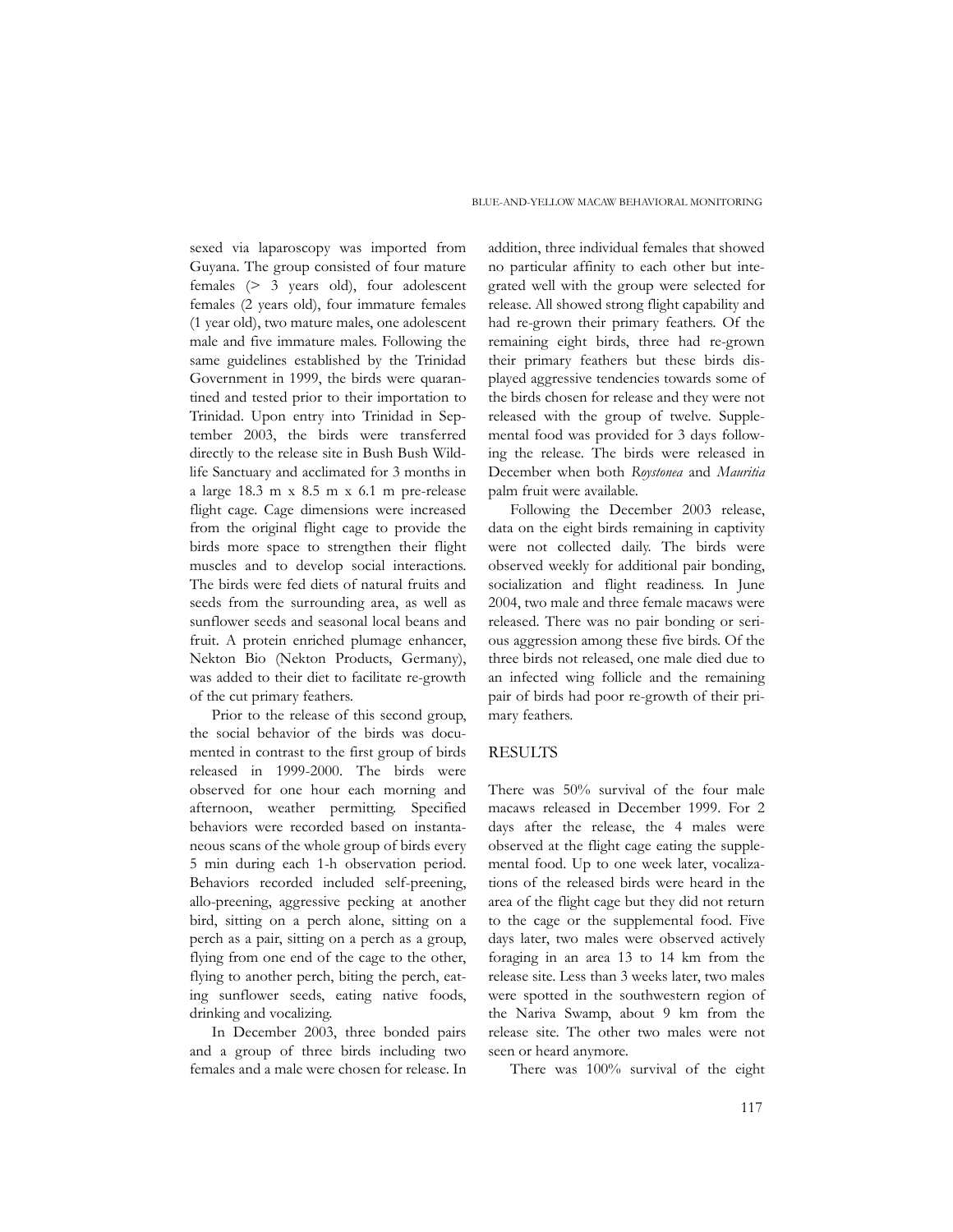birds released in January 2000 for at least 4 weeks post-release. Among them were two bonded pairs, one female that was bonded to a non-flighted male and three unpaired birds. Following the release, two pairs of macaws were observed above the forest canopy, flying distances of approximately 10 km within 24 h of the release. For 4 days following the release a female and a male returned to the enclosure for supplemental feeding, and to perch in close proximity to individual birds remaining in the flight cage.

Two weeks after the release, one female macaw found perched outside a private aviary on the southeastern corner of the island, some 26 km away, was captured, kept isolated and released on the day after her return. For one month after the release, sightings of pairs of macaws were reported as far as 27 km north and 24 km northwest of the release site. Frequently, two unpaired macaws were observed feeding on *Mauritia* palm fruit in an area approximately 16 km north of the release site.

In February 2000, villagers in the areas bordering the Swamp were still seeing 10 of the 12 released birds. The deteriorated body of a male macaw identified by its leg band to be one that was released in December 1999 was found on 2 May 2000 by a farmer in a village, 14 km from the release site. Nine out of 14 birds (64%) released between December 1999 and March 2000 continued to be sighted between May 2000 and December 2003. Four birds remained of unknown status.

During the first year, the nine surviving birds explored areas well beyond the boundaries of the Nariva Swamp. Three pairs established a range that encompassed the swamp and areas 27 km north, 24 km northwest, and 20 km west of Nariva. Three macaws flew south near the private aviary and established a range between the southeastern and southcentral coasts of the island between 26 and 40 km from the release area. From January to June of 2001, the three pairs of macaws were routinely seen in a flight pattern that terminated in an area dominated by thick *Mauritia* palms, 4 to 5 km from the release site. The three macaws that occupied the southeastern and south-central range in 2000 and 2001 integrated with the three pairs of macaws within the Nariva Swamp in February 2002.

There was 100% survival of the eight female and four male macaws released in December 2003. For 2 to 3days after the release, all 12 birds returned in pairs or groups to the flight cage. Several perched on top of the cage, eating supplemental food and interacting with the eight remaining birds in the flight cage. When supplemental feeding was ceased after 3 days they dispersed, flying distances up to15 km, but returning in pairs or groups to areas around the pre-release cage.

Village monitors from communities around the Nariva Swamp noticed an increase of two or more birds normally observed in their particular range following the December 2003 release. This suggests that the newly released birds were integrating with the established flock. Birds from the first translocation returned with the newly released birds to the release site. A banded female with a juvenile bird (identified by its short tail) was observed perched on a tree close to the pre-release cage about 3 weeks after the December 2003 release. This bird appeared to be the offspring of parents from the first reintroduction. Between January and June 2004, some of the released birds continued to visit and perch on trees above and around the pre-release cage which still housed the eight remaining birds. There were approximately 26 birds in the wild prior to the December 2003 release. With the survival of all 12 birds released in December 2003, the total population increased to 38 birds (Table 1).

The five macaws released in June 2004 also had 100% survival. The three female and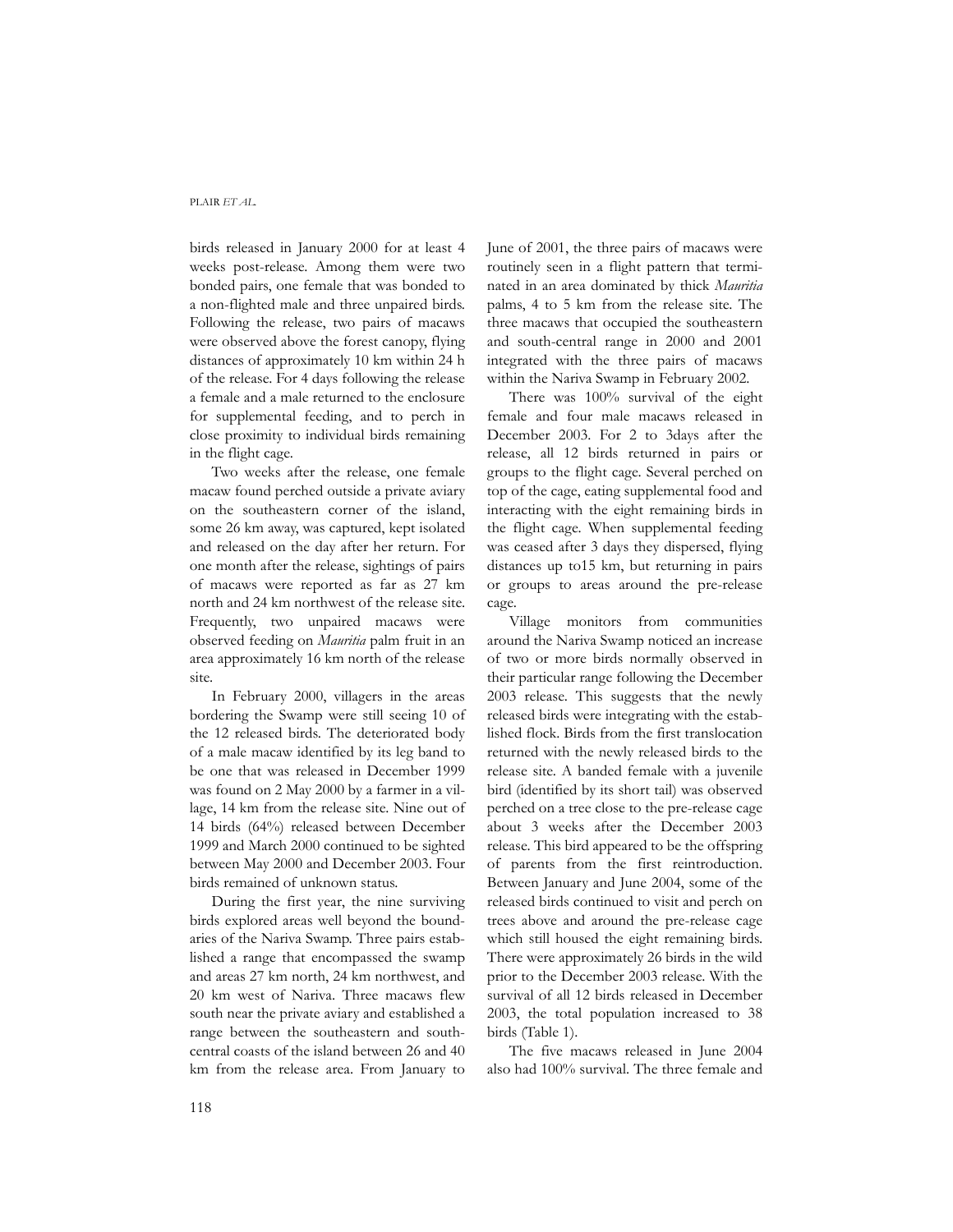| Year  | Number of<br>birds released | Percent<br>surviving | Number<br>surviving<br>male/female | pairs<br>established | Number of Number of Number of<br>young<br>produced | eggs lost | Total<br>population |
|-------|-----------------------------|----------------------|------------------------------------|----------------------|----------------------------------------------------|-----------|---------------------|
| 1999  |                             | 50                   | 2/0                                | 0                    | $\Omega$                                           |           | 2                   |
| 2000  | 10                          | 70                   | 5/4                                |                      |                                                    |           | 9                   |
| 2001  | $\Omega$                    |                      | 5/4                                | 3                    |                                                    |           | 14                  |
| 2002  | $\Omega$                    |                      | 5/4                                |                      | 3                                                  | 3         | 17                  |
| 2003  | 12                          | 100                  | 9/12                               |                      |                                                    |           | 33                  |
| 2004  | 5                           | 100                  | 11/15                              |                      |                                                    |           | 43                  |
| 2005  | $\Omega$                    |                      | 11/15                              |                      | 3                                                  |           | 46                  |
| 2006  | $\Omega$                    |                      | 11/15                              | 8                    | 6                                                  |           | 52                  |
| Total | 31                          | 84                   | 11/15                              | 8                    | 26                                                 | 5         | 52                  |

TABLE 1. Survival and reproduction of wild caught Blue-and-yellow Macaws released in the Nariva Swamp, Trinidad.

two male macaws did not return to the empty pre-release cage on the days following their release. Those birds integrated with the macaws already established in the area. The population in the wild increased to 43 birds. None of the birds from the groups released in December 2003 and June 2004 explored beyond the boundaries of the Nariva Swamp as did the original flocks. In 2006, monitors within the swamp recorded the flight patterns of eight pairs in areas between 8 km and 15 km from the release site. Two pairs were frequently seen within 4 km of the release site. Overall, 84% of the birds released between 1999 and 2004 have survived.

In Trinidad, the Blue-and-yellow Macaws nest during April and May (Forshaw 1989). No nesting was observed following the releases between December 1999 and March 2000. During the 2001 nesting season, three pairs produced five chicks. Nest sites were not located and monitored but, in September 2001, six adults and five young were observed feeding together on fruiting *Cordia alliodora*. Four pairs produced three chicks in 2002 and four in 2003. Three eggs were lost in April 2002 when a nest tree was deliberately cut down by poachers in search of chicks. Nesting success continued with five chicks produced by seven pairs in 2004, and three chicks in 2005. Two eggs were lost presumably to nest predation in 2005 when shells were found at the base of a nest site tree. Eight pairs fledged six chicks in 2006, bringing the total population to 52 birds, consisting of 26 adults and 26 chicks (Table 1).

### DISCUSSION

This study shows that Blue-and-yellow Macaws translocated into their historic range can survive and reproduce successfully in the wild. Several factors may have contributed to this success: 1) The use of wild caught birds for translocation (Snyder *et al.* 1994, Wiley *et al.* 1992); 2) Releasing birds within their historical range (Sanz & Grajal 1998); 3) The existing habitat had sufficient food and nesting sites for the birds (IUCN/SSC 1995); 4) Competition for food and nesting sites was apparently low (Griffith *et al.* 1989); and 5) The threat of predation was minimal (Butler 1992).

A key factor in gaining high survival of birds reintroduced to the wild is the establishment of a pioneer group. When the first group of translocated Blue-and-yellow Macaws was released within the Nariva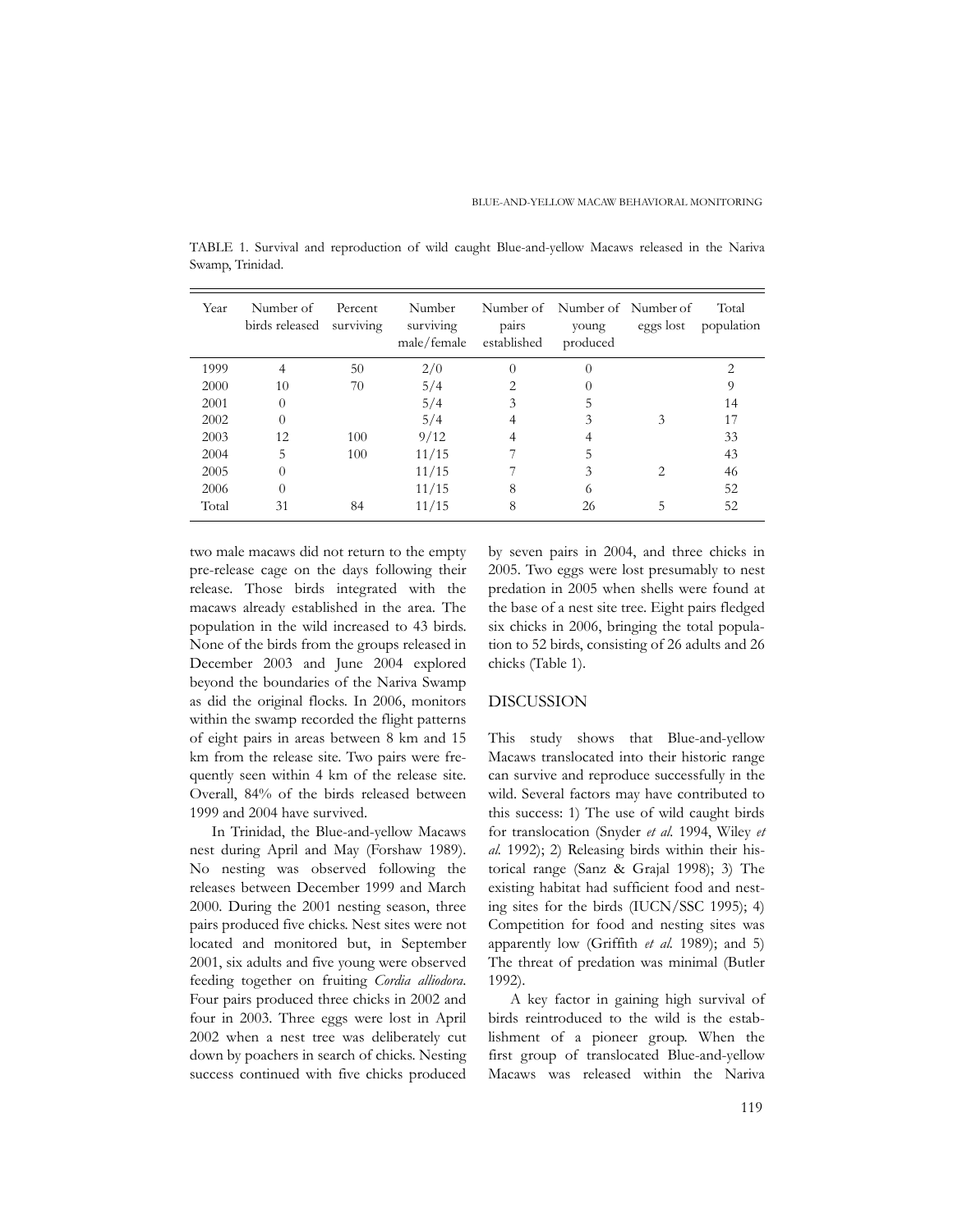Swamp, the birds explored up to 40 km beyond their historic range during the first year. The single sexed group of four macaws experienced 50% mortality within one week after release. A mixed group of eight macaws released a month later survived for at least 4 weeks after their release and two months later another pair was released. Nine of the 14 birds (64%) released over the 4 month period are still alive. Birds released from a second translocation 2 years later did not explore beyond the boundaries established by the pioneer group but instead integrated with the wild group. All the released birds from the second translocation are still alive. Birds released after the pioneer group was established had a higher overall rate of survival than birds from the first release.

Social factors apparently play an important role in post-release survival. During the acclimation period, birds form bonded pairs or social groups which influence their behavior when released. One of five males selected for release from the first translocation did not leave the area and was returned to the flight cage. After the second release of two bonded pairs and four individual birds, one male and a female visited the cage for 4 days to be in proximity of birds within the cage. After the second translocation of Blue and Yellow Macaws, three bonded pairs and six individual birds all returned to the fight cage to interact with birds within the enclosure. In contrast, when five additional birds were released in 2004, they did not return to the empty flight cage. Similar results were found for Scarlet Macaws (*Ara macao*) released in Costa Rica. Many of the first released parrots flew away from the release site and never returned. After the core flock was established, released birds that flew off returned and were accompanied by established birds (Brightsmith *et al.* 2005). With Hispanolan Parrots (*Ara tricolor*), the presence of formerly released birds encouraged birds from recent releases to integrate into the flock (Callazo *et al.* 2003).

One way of maintaining social interactions among released birds is providing supplemental feeding. This was a key factor in the success of some reintroductions (Casimir *et al.* 2001, Brightsmith 2005). In this study, supplemental feeding was provided on a limited basis. Observations suggest that birds returned to the cage, not solely for supplemental food, but also if they had previous social contact with the individuals within the cage. In the first releases, birds returned to the flight cage for food up to 4 days after release. When supplemental food was discontinued, they did not return to the cage. During the acclimation of birds from the second translocation, none of the birds already established in the wild visited the pre-release cage. In contrast, the first group of released macaws from the second translocation continued to return to the flight cage where birds were housed even after supplemental feeding was ceased. They were sometimes accompanied by birds from the established flock. After the release of the second group, the birds did not return as there were no macaws in the cage or supplemental food provided.

Blue-and-yellow Macaws have reproduced at a high rate in the Nariva Swamp. The birds nested in hollow *Roystonea* and *Mauritia* palms, as well as in hard wood trees (Plair unpubl.). There was little or no competition for nest sites with the Red-bellied Macaws that also occupy the swamp since nest site criteria differed for each species. In contrast, reproductive success has been minimal for captive raised Scarlet Macaws in Costa Rica but, at Tambopata, Peru, hand-raised macaws reproduced successfully with wild mates (Brightsmith *et al.* 2005). Using wild caught birds for translocation and lack of competition for nest sites may have aided in the high reproductive rate achieved in Trinidad.

Raptor predation has plagued reintroductions of smaller Psittacines like Puerto Rican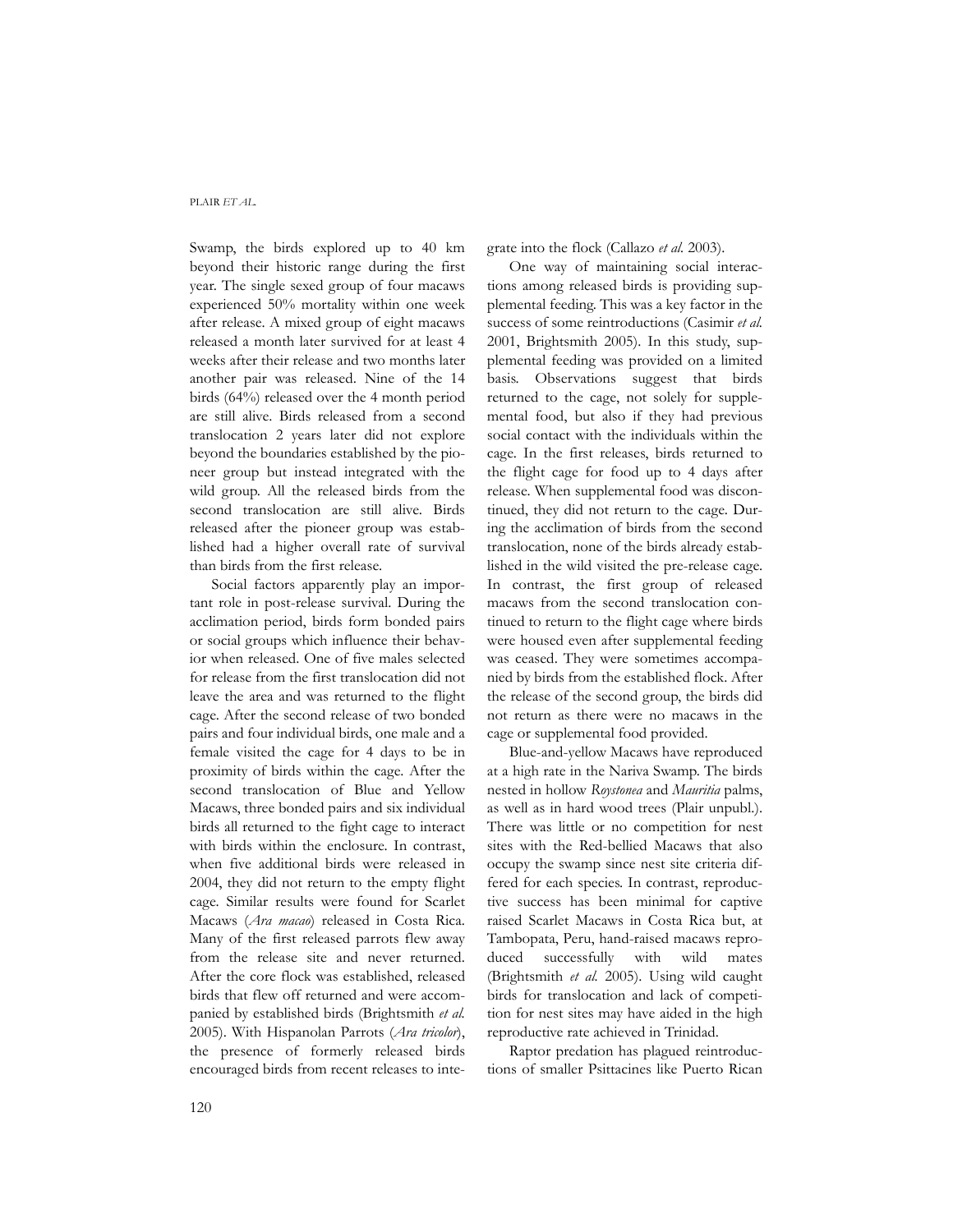(*Amazona vittata*) and Thick-billed Parrots (*Rhynchopsitta pachyrhyncha*) (Snyder *et al.* 1994, USFWS 2002, White *et al.* 2005). Large macaws may avoid high rates of raptor predation due to the fact that there are relatively few avian predators large enough to capture adult macaws and these occur at naturally low densities (Willis & Eisenmann 1979, Terborgh *et al.* 1990, Thiolly 1994, Brightsmith *et al.* 2005). In Trinidad, there are no serious threats from raptor predation and loss of eggs and chicks may be mainly due to poaching by humans. Using trained villagers from communities bordering the Nariva Swamp to monitor and protect the birds and promoting increased public awareness through conservation education has mitigated the effect of nest site poaching of macaws (Butler 1992).

Although early releases of captive-raised parrots had little success in the wild (Snyder *et al.* 1987, Snyder *et al.* 1994, Meyers & Arendt 1996), recent reintroduction efforts of wild and captive-raised parrots were more successful (Sanz & Grajal 1998, Collazo *et al.* 2003). In this study we have found that, in addition to the many other factors that play a role in the success of parrot translocation, systematic monitoring of social interactions during the pre-release acclimation may prove helpful in determining which birds can be released together. Releasing birds in pairs or groups may help them survive, adapt to their new habitat, and reproduce more successfully in the wild.

### ACKNOWLEDGMENTS

I am grateful to Donald Brightsmith for the invitation to contribute this paper and for providing me with valuable insights from his work with large macaws in Peru. The Cincinnati Zoo and Botanical Garden provided continued financial support of this project over the past several years. The Forestry Division, Ministry of Public Utilities and the Environ-

ment, Trinidad & Tobago and the Centre for the Rescue of Endangered Species of Trinidad and Tobago provided valuable assistance during our work in the Nariva Swamp. We are very grateful to the local villagers who assisted team leaders in monitoring the macaws and collecting field data. We also extend our gratitude to Talisman Petroleum Ltd., BHP Billiton, British Gas of Trinidad & Tobago, The Cleveland Zoological Society and many private donors including bird clubs in the Greater Cincinnati, Miami Valley and Central Indiana area of the USA, for their generous financial support. Emily Martin, Christine Lanser, Donald Brightsmith, Thomas White, and an anonymous reviewer provided helpful comments on the initial draft of this manuscript.

### REFERENCES

- Bacon, P. R., & R. P. ffrench. 1972. The wildlife sanctuaries of Trinidad & Tobago. Trinidad & Tobago Wildlife Conservation Committee, Ministry of Agriculture, Lands and Fisheries, Port-of-Spain, Trinidad & Tobago, W.I.
- Bonadie, W. A., 1998. The ecology of *Roystonea oleracea* palm swamp forest in the Nariva Swamp (Trinidad). Wetlands. 18: 249–255.
- Bonadie, W. A., & P. R. Bacon. 1999. The structure and ecology of *Mauritia sertigera* palm swamp forest in Nariva Swamp (Trinidad). Trop. Ecol. 40: 199–206.
- Bonadie, W. A., & P. R. Bacon. 2000. Year-round utilization of fragmented palm swamp forest by Red-bellied Macaws *Ara manilata* and Orangewinged Parrots *Amazona amazonica* in the Nariva Swamp (Trinidad). Biol. Conserv. 95: 1– 5.
- Brightsmith, D. J., J. Hilburn, A. del Campo, J. Boyd, M. Frisius, R. Frisius, D Janik, & F. Guillen. 2005. The use of hand-raised psittacines for reintroduction: a case study of Scarlet Macaws *(Ara macao*) in Peru and Costa Rica. Biol. Conserv. 121: 465–472.
- Butler, P. J. 1992. Parrots, pressures, people, and pride. Pp. 25-46 *in* Beissinger, S. R., & N. F.